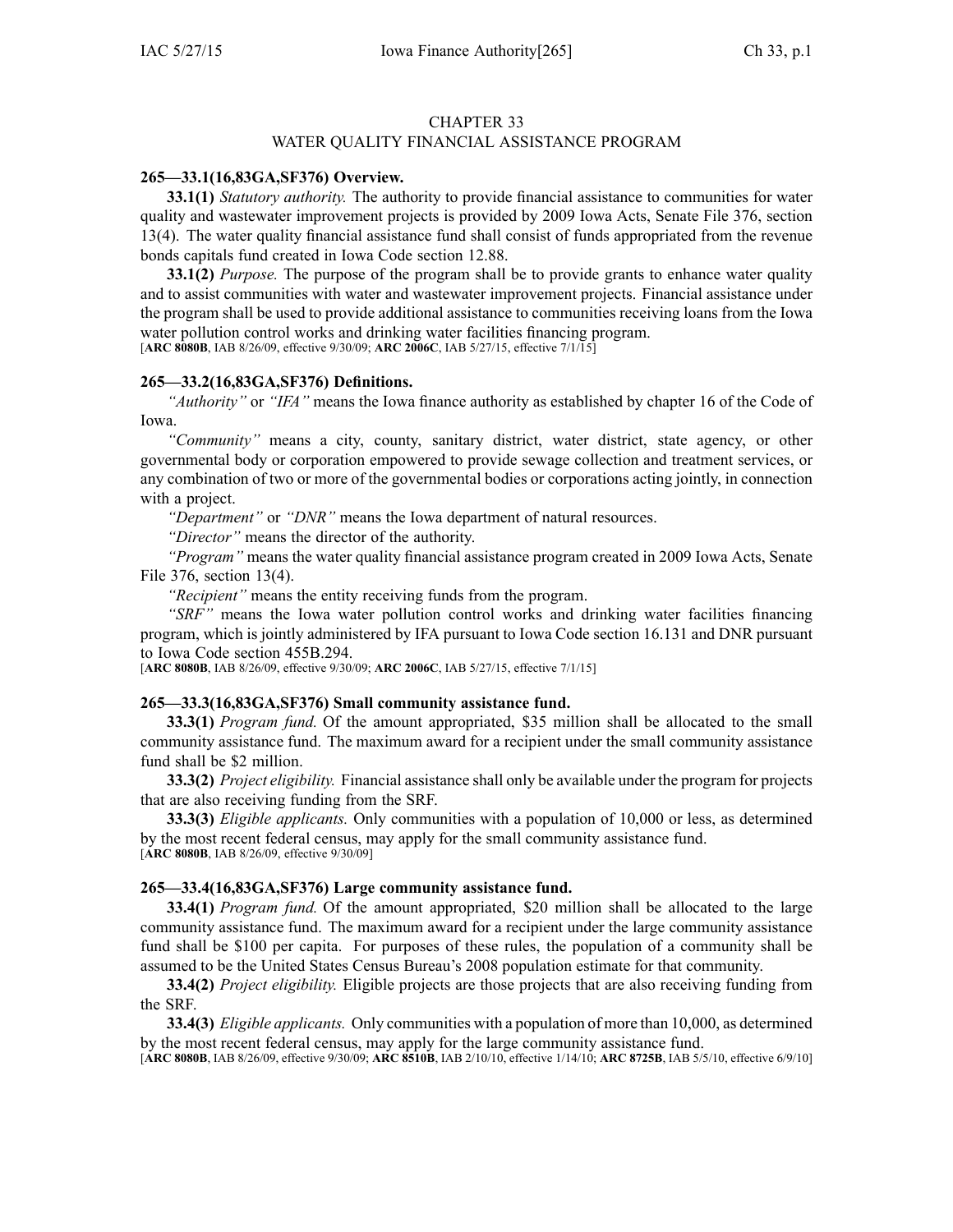# **265—33.5(16,83GA,SF376) Project priority.**

**33.5(1)** *Priority for all projects.* Priority shall be given to projects that will provide significant improvement to water quality in the relevant watershed; this criterion will be determined by the score given to <sup>a</sup> project by the department pursuan<sup>t</sup> to the project priority rating system used for the water pollution control state revolving fund set forth in 567—Chapter 91, Iowa Administrative Code. For drinking water projects, priority will be determined by the project priority system used for the drinking water state revolving fund set forth in 567—Chapter 44, Iowa Administrative Code. Priority will also be given to projects based on the date upon which construction could begin.

**33.5(2)** *Small community assistance fund priority.* Under the small community assistance fund, priority shall also be given to communities that have the greatest financial need. Factors used to determine need will include, but are not limited to: median household income as <sup>a</sup> percentage of the statewide median household income; residential user rates as <sup>a</sup> percentage of median household income; the existing and forecasted debt of the system; and the unemployment rate of the community.

**33.5(3)** *Large community assistance fund priority.* Under the large community assistance fund, priority will be given to communities that did not receive funds from the I-Jobs disaster recovery program, the community development block gran<sup>t</sup> (CDBG) disaster allocation or the State Revolving Fund (SRF) federal American Recovery and Reinvestment Act (ARRA).

[**ARC 8080B**, IAB 8/26/09, effective 9/30/09; **ARC 8510B**, IAB 2/10/10, effective 1/14/10; **ARC 8725B**, IAB 5/5/10, effective 6/9/10]

## **265—33.6(16,83GA,SF376) Project funding.**

**33.6(1)** *Applications.* Applications will be accepted on forms developed by IFA and available at www.iowafinanceauthority.gov. IFA will coordinate with other applicable state or federal financing programs when possible. Applications for the large community assistance fund will be due October 30, 2009. Applications for the small community assistance fund will be due March 30, 2010.

**33.6(2)** *Costs.* All eligible costs must be documented to the satisfaction of the authority before proceeds may be disbursed.

**33.6(3)** *Record retention.* The recipient shall maintain records that document all costs associated with the project. Recipients shall agree to provide the authority access to these records. The recipient shall retain such records and documents for inspection and audit purposes for <sup>a</sup> period of three years from the date of the final gran<sup>t</sup> payment.

**33.6(4)** *Site access.* The recipient shall agree to provide the authority, the department and the department's agen<sup>t</sup> access to the project site at all times during the construction process to verify that the funds are being used for the purpose intended and that the construction work meets applicable state and federal requirements.

[**ARC 8080B**, IAB 8/26/09, effective 9/30/09]

### **265—33.7(16,83GA,SF376) Termination and rectification of disputes.**

**33.7(1)** *Termination.* The authority shall have the right to terminate any gran<sup>t</sup> when terms of the agreemen<sup>t</sup> have been violated. Grants are subject to termination if construction has not begun within one year of the execution of <sup>a</sup> gran<sup>t</sup> agreement. The director will establish <sup>a</sup> repaymen<sup>t</sup> schedule for funds already disbursed to the recipient. All terminations will be in writing.

**33.7(2)** *Rectification of disputes.* Failure of the recipient to implement the approved project or to comply with the applicable requirements constitutes grounds for the authority to recapture or withhold funds. The recipient is responsible for ensuring that the identified problem(s) is rectified. Once the deficiency is corrected, the funds can be released. A recipient that disagrees with the director's withholding of funds may reques<sup>t</sup> <sup>a</sup> formal review of the action. The recipient must submit <sup>a</sup> reques<sup>t</sup> in writing to the director within 30 days of notification by the authority of its planned action. [**ARC 8080B**, IAB 8/26/09, effective 9/30/09]

These rules are intended to implement Iowa Code sections [16.5\(1\)](https://www.legis.iowa.gov/docs/ico/section/16.5.pdf)*"r"* and [16.131](https://www.legis.iowa.gov/docs/ico/section/16.131.pdf) and 2009 Iowa Acts, Senate File 376, section 13(4).

[Filed ARC 8080B (Notice ARC 7896B, IAB 7/1/09), IAB 8/26/09, effective 9/30/09] [Filed Emergency ARC 8510B, IAB 2/10/10, effective 1/14/10] [Filed ARC 8725B (Notice ARC 8511B, IAB 2/10/10), IAB 5/5/10, effective 6/9/10]